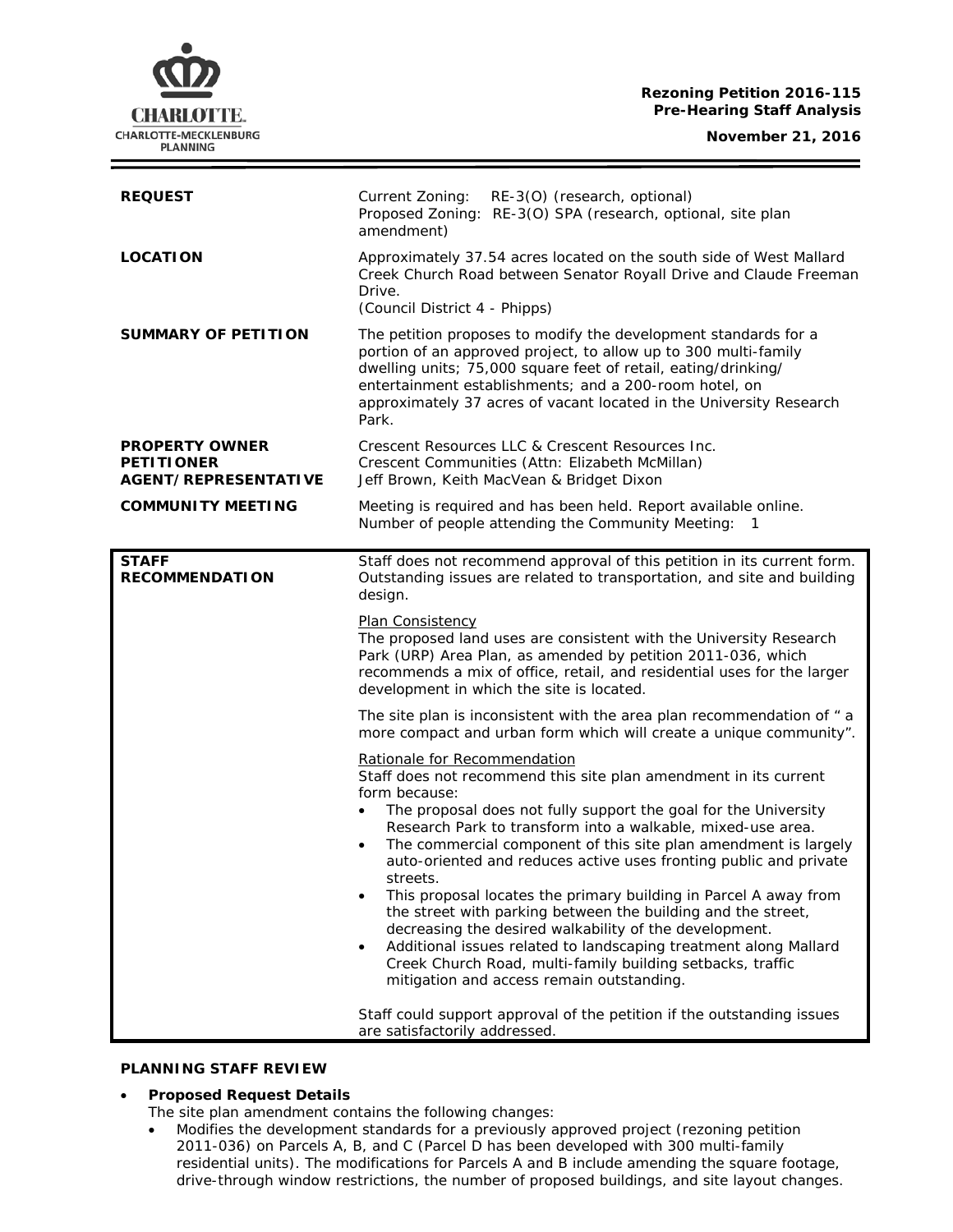The modifications for Parcel C include changes to the permitted uses and the site layout. Parcel A and Parcel B

- Removes the requirement that the maximum size of any retail tenant on Parcels A and B will be limited to 27,000 square feet.
- Adds a request that only two retail uses over 20,000 square feet of gross floor area will be allowed on Parcels A and B. If a grocery store is one of the uses that exceeds 20,000 square feet of gross floor area it may not exceed 50,000 square feet of gross floor area; all other allowed uses that propose to exceed 20,000 square feet of gross floor area may not exceed 35,000 square feet of gross floor area.
- Modifies the language pertaining to uses with drive-through service windows, to allow no more than two uses with drive through window service windows within the site on Parcels A and B instead of limiting them to only one parcel, either Parcel A or B.
- Modifies the language limiting permitted uses for drive-through service windows by eliminating requirement that restaurants provide only ice cream, yogurt, coffee, juices, bagels, muffins, pastries and similar items. Removes the requirement that these types of restaurants may not have on-premise cooking of food, and allows drive-through service windows for financial institutions, pharmacies, dry cleaners, and eating/drinking/entertainment establishments (EDEE), and increases the maximum square footage of eating/drinking/entertainment establishments (EDEE) from 2,500 to 3,500 square feet. EDEEs without an accessory drivethrough window are not subject to the square footage restriction.
- Modifies the layout and design of the building/parking arrangement on Parcels A and B.
- Amends the total permitted number of principal buildings from six to eight on Parcel A, and from eight to five on Parcel B.

Parcel C

- Removes the approved 250,000 square feet of retail and EDEE uses allowed on Parcel C, and replaces it with an allowance of up to 300 multi-family residential units that may be developed in multiple phases.
- Modifies the layout and design of the building/parking arrangement on Parcel C.
- Amends the total permitted number of principal buildings from 12 to 14 on Parcel C.
- Reduces the maximum building height from 90 feet to 60 feet and six stories as allowed by the ordinance, provided hotel uses may be located in buildings of up to 68 feet in height.
- Added commitment that residential buildings within Parcel C will have a four-foot transition zone between the sidewalk or a multi-use trail provided along public or any required private network streets. The principal building will not be allowed to be located in the four-foot transition zone; however, stoops, porches, steps, rails and similar items may be located within the transition zone.
- Requests the following optional provisions:
	- Allow retail sales uses over 10,000 square feet on Parcel A and Parcel B subject to restrictions below.
	- Allow a 50-foot landscape setback as measured from the future back of curb along Parcel A's frontage along West Mallard Creek Road Church as generally depicted on the rezoning plan. (The area plan recommends a 100-foot setback along West Mallard Creek Road.)
	- Allow 15-foot and 16-foot setbacks along the new internal public streets as generally depicted on the rezoning plan.
	- Allow parking and maneuvering to be located between the proposed buildings and West Mallard Creek Church Road and Alexander Village Main Drive as generally depicted on the rezoning plan.
- Retains transportation commitments to improvements within and around Parcels A, B, and C with the following modifications:
	- Amends Note 4a (Project  $#2$ ) to delete commitment to provide a 100-foot right turn lane on West Mallard Creek Church Road for the right-in, right-out access located east of the intersection of Senator Royall Drive and West Mallard Creek Church Road, and replaces the commitment to provide a six-foot sidewalk along the Parcel B frontage on West Mallard Creek Church Road with a 12-foot multi-use trail.
	- Amends Note 4b (Project #3) to increase the square footage of retail and eating/drinking/entertainment establishments on Parcel A from 35,000 square feet to 50,000 square feet upon construction of the public street along the southern boundary of Parcel A. Deletes the commitment to provide a 700-foot extension of the existing southbound outside travel lane on Senator Royall Drive to the first full movement intersection located on the site. Replaces commitment to provide a sidewalk as required along Parcel A frontage on Senator Royall Drive with commitment to provide a 12-foot multi-use trail.
	- Amends Note 4b (Project #3) to add the following: "If the amount of square footage proposed to be developed on Parcel A exceeds 35,000 square feet of gross floor area then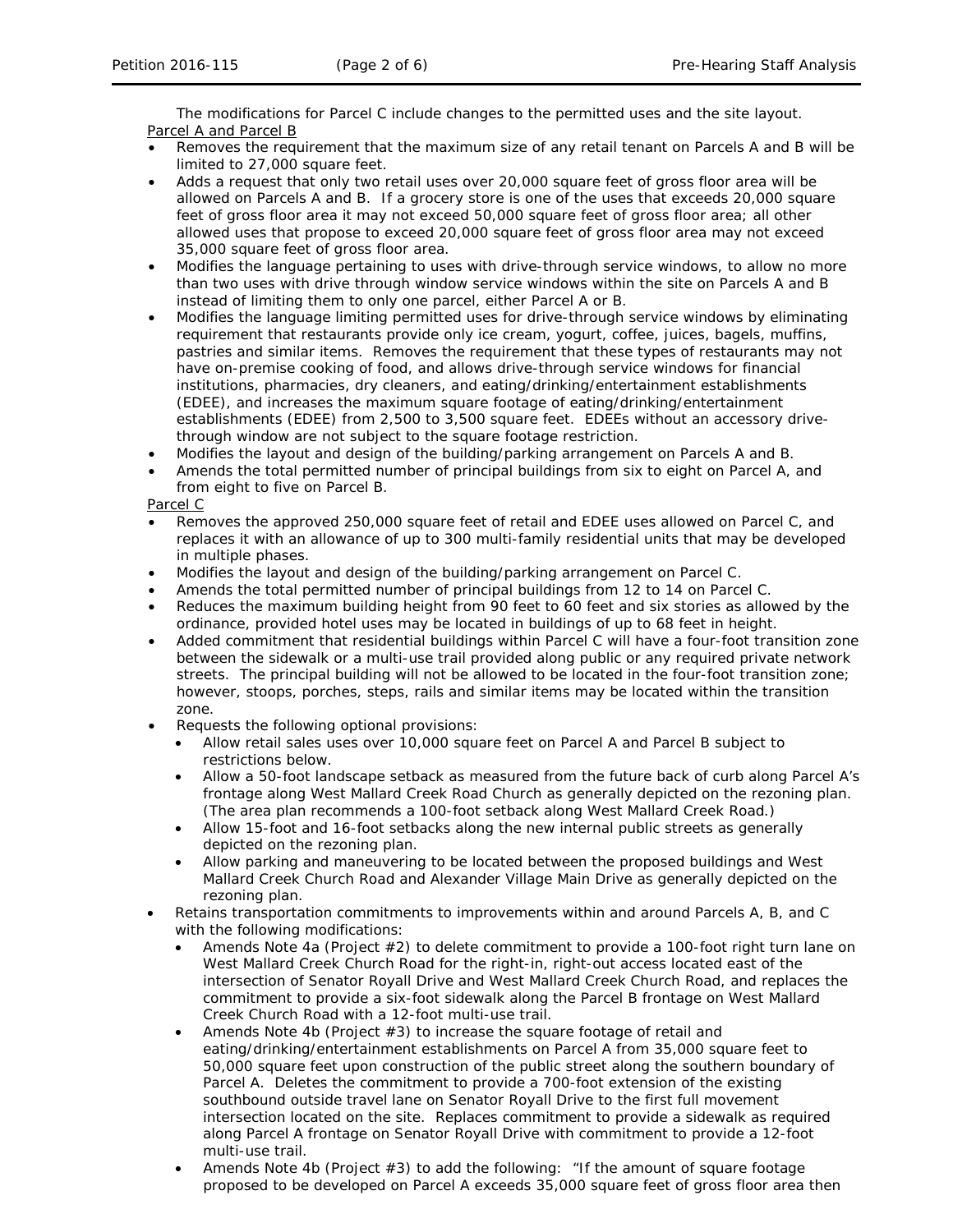roadway improvements required above for Parcel B must also be constructed."

- Amends Note 4c (Project #4) by deleting the following: "an additional southbound right-turn lane with 250 feet of storage on the I-85 southbound ramp at West Mallard Creek Church Road, channelized dual right-turn lanes with protected traffic signal phasing at the southbound I-85 exist ramp at West Mallard Creek Church Road." Adds the following note: "the extension of the existing southbound outside travel lane on Senator Royall Drive to the extension of Heritage Pond Drive (as illustrated on Exhibit 1 on Sheet RZ-2A of the rezoning plan)". Amends Note 4c (Project #4) to replace commitment a sidewalk as required along Parcel C frontage on Senator Royall Drive with a commitment to provide a 12-foot multi-use trail.
- Amends Note 4c (Project #4) to add the following: "The improvements proposed along Senator Royall Drive and the intersection of Senator Royall Drive and West Mallard Creek Church Road are illustrated on Exhibit 1 located on Sheet RZ-2A of the rezoning plan."
- Adds Note 4d regarding contribution of funds by the petitioner in lieu of certain roadway improvements, which commits the petitioner to contribute to CDOT \$350,000 prior to the issuance of the first certificate of occupancy of the residential units on Parcel C in lieu of specified roadway improvements.
- Adds Note 4e as follows: "The petitioner will dedicate 30 feet of right-of-way along a portion of the western edge of Parcel A and C as generally indicated on Sheets RZ-1 and RZ-2 of the rezoning plan. This right-of-way will be dedicated as development occurs on each parcel and prior to issuance of the first certificate of occupancy for the first building on each parcel."
- Replaces cross-sections for Proposed Senator Royall Drive with cross-sections for Senator Royall Drive Section D and Section E, and provides cross-sections for Heritage Pond Drive Extension, and Alexander Village Main Drive Extension, sections of Senator Royall Drive, West Mallard Creek Church Road (Parcels A and B), and internal private road (Parcel A).
- Adds note that states if the amount of square footage proposed to be developed on Parcel B exceeds 40,000 square feet of gross floor area then roadway improvements required for Parcel A must also be constructed.
- Adds note that states if the amount of square footage proposed to be developed on Parcel A exceeds 35,000 square feet of gross floor area then roadway improvements required above for Parcel B must also be constructed.
- Adds language committing to improve Senator Royall Drive to include an eight-foot raised median with up to three pedestrian refuge islands, one located at Alexander Village Main Drive, one at Heritage Pond Drive, and one additional pedestrian refuge island to be determined during the permitting process if widening of Senator Royall Drive is not required.
- Amends language regarding timing of completion of road improvements and right-of-way to state that roadway improvements must be completed prior to the first (removing final) certificate of occupancy for the first space/unit and first building.
- Adds Note 6c committing to provide a 12-foot multi-use trail along the western side of Senator Royall Drive as part of the development of Parcel A and Parcel C; provided, however, the width of the multi-use trail may be reduced to no less than eight feet, with the approval of CDOT, in certain "pinch point" locations between the pond on the site and Senator Royall Drive.
- Commits to provide an eight-foot wide sidewalk to be developed throughout the site that links each of the parcels.
- Identifies a new CATS bus stop within 50-foot setback.
- Amends the location urban open spaces throughout the site.

### • **Existing Zoning and Land Use**

- The site is currently undeveloped and part of a larger 62.70-acre tract rezoned from RE-1 (research) to RE-3(O) (research, optional) by petition 2011-036 in order to allow 75,000 square feet of retail, restaurant and other uses as allowed on Parcels A and B; a 200-room hotel on Parcel A or B; 250,000 square feet of general and medical office uses on Parcel C; and 320 multi-family dwelling units on Parcel D. The multi-family dwelling units on Parcel D have been constructed. The site is surrounded by a mix of residential, retail, institutional, and office uses, and lies just west of Interstate 85.
- To the north are single family neighborhoods, a religious facility, retail and office uses, and vacant land zoned R-3 (single family residential), MX-1 Innov (mixed use, innovative), R-12MF(CD) (multi-family residential, conditional), MUDD-O (mixed use development, optional), NS (neighborhood services), and O-1(CD) (office, conditional).
- East of the site are a multi-family residential community, water tower, Duke Energy substation, vacant land, and scattered single family residential development zoned RE-1 (research), RE-3(CD) (research, conditional), RE-3(O) (research district, optional), R-4 (single family residential), and BD(CD) (distributive business, conditional).
- To the south are undeveloped land, office/warehouse uses, and low density single family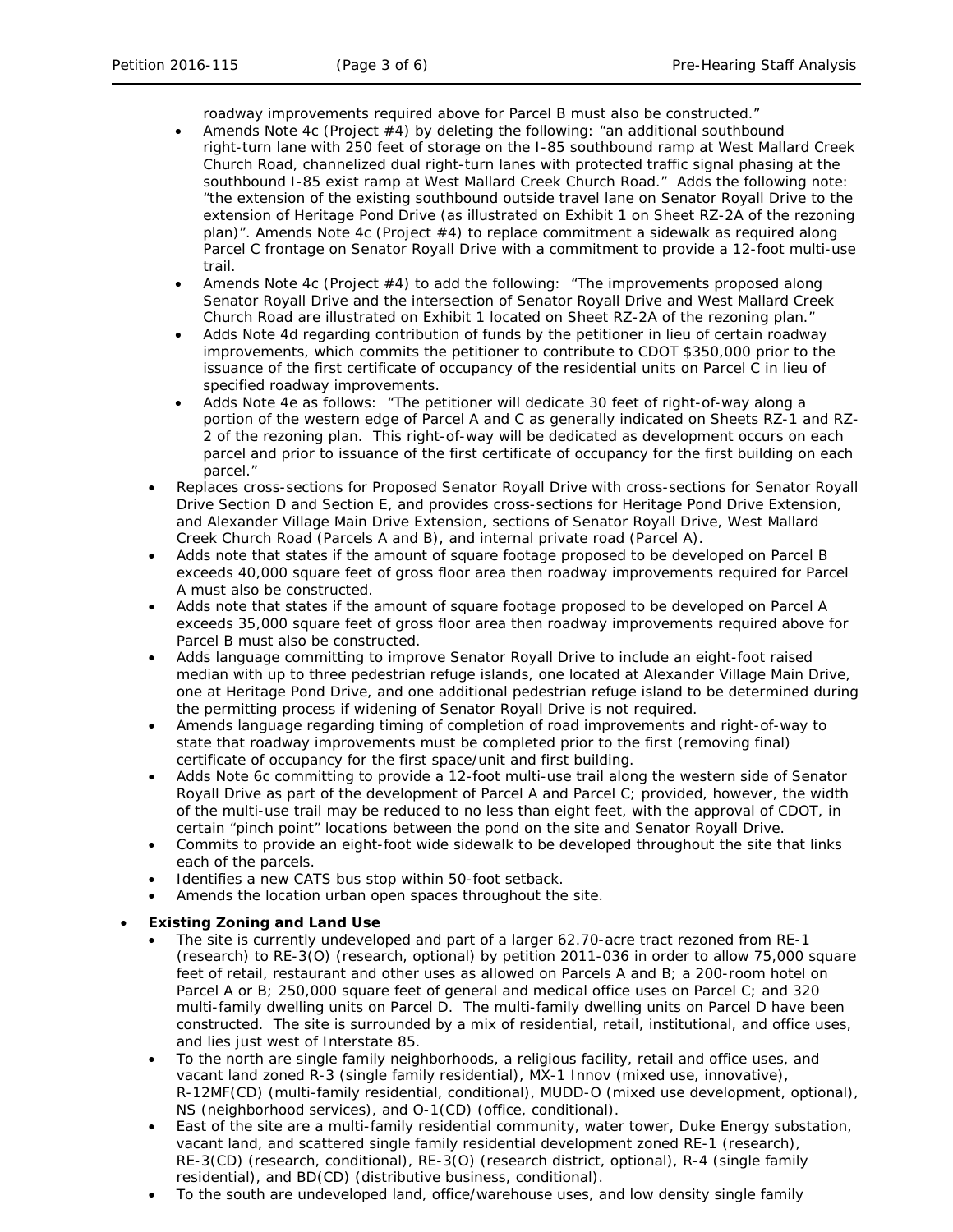residential homes zoned O-1(CD), RE-1 (research), RE-2 (research), and RE-3(O) (research, optional).

- To the west are undeveloped land, Fire Station 36, and office/warehouse uses zoned RE-2 (research), RE-3(O) (research, optional), R-3 (single family residential).
- See "Rezoning Map" for existing zoning in the area.

## • **Rezoning History in Area**

- Rezoning petition 2016-139 is a request to rezone approximately 65.70 acres located on the northwest corner at the intersection of West Mallard Creek Church Road and Interstate 485 from RE-1 (research), RE-3(CD) (research, conditional) and R-3 (single family residential) to CC (commercial center) to allow 395 multi-family residential units, and 160,000 square feet of non-residential uses. This petition is currently under review.
- Rezoning petition 2016-010 rezoned approximately 4.3 acres located on the southeast corner at the intersection of West Mallard Creek Church Road and Legranger Road from R-4 (single family residential) to BD(CD) (distributive business, conditional) in order to allow a 107,000-square foot climate controlled self-storage facility.
- Rezoning petition 2014-035 rezoned approximately 90 acres located on the southeast corner at the intersection of David Taylor Drive and Claude Freeman Drive from RE-2 (research) to RE-3(O) (research, optional) and O-1(CD) (office, conditional) in order to allow the expansion of office, research and laboratory facilities for an existing business (Electrolux) in the University Research Park.

## • **Public Plans and Policies**

- The *University Research Park Area Plan* (2010) as amended by petition 2011-036 recommends a mix of office, retail and residential uses for the larger development in which the site is located.
- The area plan also specifies that the intent for this section of the research park is for it to become a vibrant mixed use district developed in a more compact, urban and pedestrian friendly pattern, while preserving important natural features.

## • **TRANSPORTATION CONSIDERATIONS**

- This site is located along a local street at the signalized intersection with a major thoroughfare. The proposed land use revisions generate approximately the same number of trips as the original rezoning; however, the petitioner has reduced or removed some of the prior transportation mitigation commitments. Additionally, CDOT has concerns with the form of the street connection provided from the multi-family and through the retail portion of the site. This petition does provide a connected bike/pedestrian system from Mallard Creek through the development via the site's multi-use paths and proposed street network.
- See Outstanding Issues, Notes 1-3.

# • **Vehicle Trip Generation:**

Current Zoning:

Existing uses: 0 trips per day (based on vacant property).

Entitlement: 9,900 trips per day (based on 200 hotel rooms, 250,000 square feet of office and 75,000 square feet of retail).

Proposed Zoning: 9,550 trips per day (based on 100 hotel rooms, 100,000 square feet of retail and 300 attached dwelling units).

**DEPARTMENT COMMENTS** (see full department reports online)

- **Charlotte Area Transit System:** No issues.
- **Charlotte Department of Neighborhood & Business Services:** No issues.
- **Charlotte Department of Solid Waste Services:** No comments received.
- **Charlotte Fire Department:** No issues.
- **Charlotte-Mecklenburg Schools:** The development allowed under the existing zoning would generate zero students, while the development allowed under the proposed zoning will produce 41 students. Therefore, the net change in the number of students generated from existing zoning to proposed zoning is 41 students.
	- The proposed development is projected to impact the school utilization (without mobile classroom units) as follows:
		- Mallard Creek Elementary utilization to increase from 99% to 102%;
		- Ridge Road Middle to remain at 110% ; and
		- Mallard Creek High to increase from 127% to 128%.
- **Charlotte-Mecklenburg Storm Water Services:** No issues.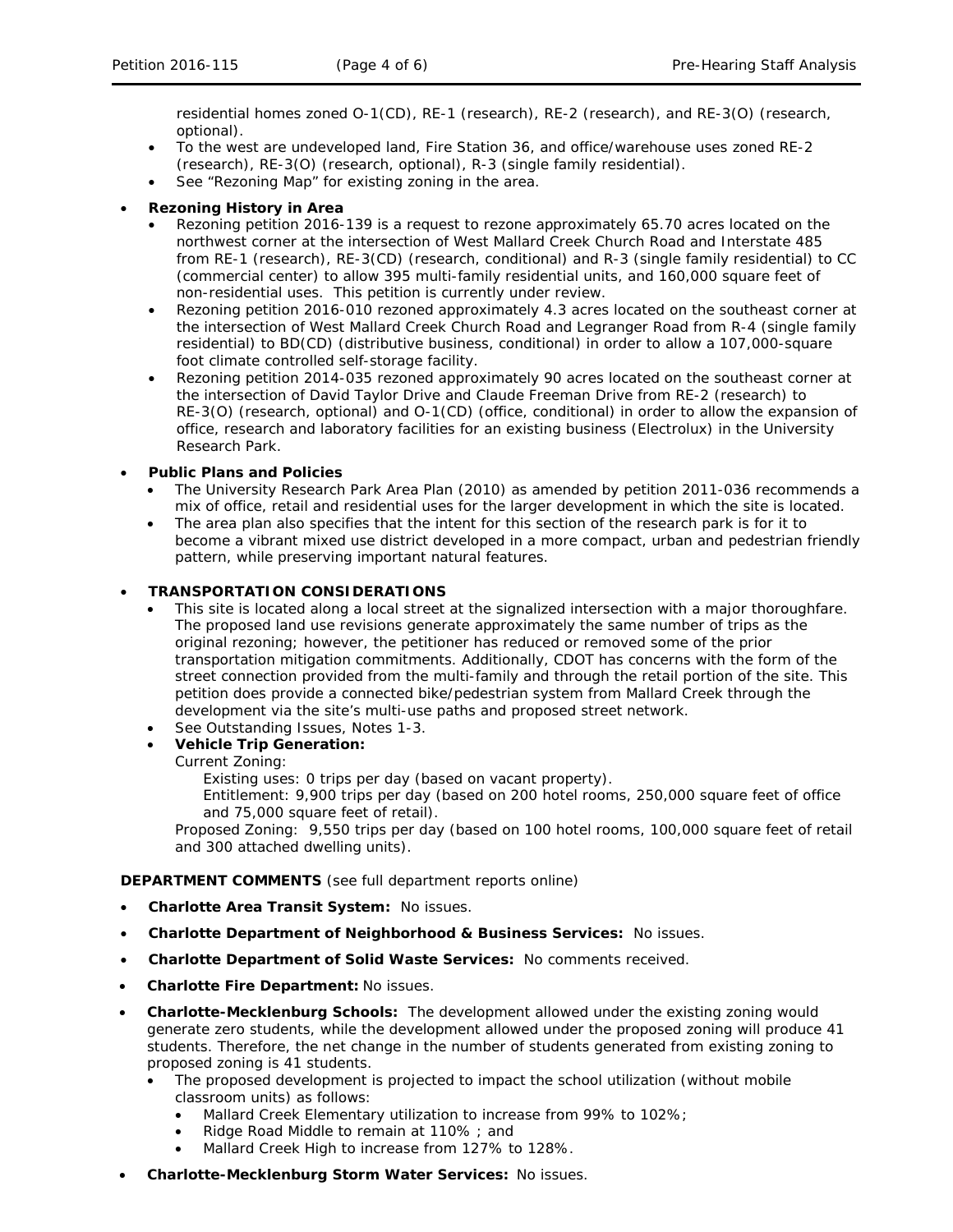- **Charlotte Water:** Charlotte Water has water system availability for the rezoning boundary via an existing eight-inch water distribution main located along Senator Royall Drive. Charlotte Water has sewer system availability for the rezoning boundary via an existing eight-inch gravity sewer main located along Senator Royall Drive.
- **Engineering and Property Management:** No issues.
- **Mecklenburg County Land Use and Environmental Services Agency:** No issues.
- **Mecklenburg County Parks and Recreation Department:** No issues.

### **OUTSTANDING ISSUES**

**Transportation** 

- 1. The petitioner should revise the site plan to add the following transportation improvements as identified in the approved rezoning petition 2011-036 and letter dated October 4, 2012 as related to the Senator Royall Development Mitigation Agreement. The following traffic mitigation improvements shall be completed and approved before the first building certificate of occupancy is issued on the site (i.e. development parcels A, B, *or* C):
- a. A westbound Research Drive 100' right turn lane storage lane with appropriate bay taper length at David Taylor Drive, including a raised right turn channelized median with pedestrian refuge.
- 2. CDOT recommends the developer construct the Mallard Creek Church Road site access to Parcel A at the location of the future street connection (approximately 750' from Senator Royall) as this will be the permanent location for site access. CDOT's approval/permitting of the Parcel A site access at the location shown on the current site plan (approximately 400' from Senator Royall) will be temporary only and will be required to be closed when requested by CDOT upon implementation of a portion of the permanent right-in/right-out street, for which right of way is shown as reserved, at the western property line. The petitioner needs to revise the site plan to add a conditional transportation note acknowledging and committing to this condition. Additionally, median modification on Mallard Creek Church Road to accommodate temporary driveway location (i.e. note 4d iii should be moved to 4b v).
- 3. Petitioner should revise the conditional notes as follows:
	- a. Note 4c restore (ii) for I-85 southbound off-ramp right turn lane
	- b. Note 4d revise to "If agreed to by NCDOT and CDOT, the petitioner may provide a \$xxx,xxx (to be determined) contribution prior to the issuance of the first certificate of occupancy of the residential units allowed in Parcel C in lieu of the additional southbound right turn lane with 250 feet of storage, including channelizing and signal modifications, at the I-85 southbound off-ramp to Mallard Creek Church Road for use by CDOT, in conjunction with NCDOT, to fund other improvements at this interchange.
		- i. Appropriate cost for substitute improvement(s) has not been provided. Petitioner should coordinate with NCDOT to provide acceptable format and documentation.
		- ii. Transportation mitigations to MCC median at Parcel A and westbound David Taylor are not and should not be included in the substitute improvements scope or cost.
		- iii. The petitioner should work with NCDOT to determine if the cost of mitigations "by others" that have not been constructed but were identified as existing in the TIS will be required to be included in the transportation commitments and/or payment in lieu.

### **Site and Building Design**

- 4. Increase the amount of active use along public and private street frontage for the commercial component in Parcel A.
- 5. Reduce the square footage allowed for commercial uses which do not directly front on a public or private street.
- 6. Revise the setback for Parcel A along West Mallard Creek Church Road to provide a 50-foot "Class B" buffer behind the multi-use trail. For Parcel B, commit to providing a 50-foot "Class B" buffer behind the multi-use trail.
- 7. Revise setback to move multi-family building four feet or more behind the back of sidewalk and trail. Stoops, steps and porches may encroach into the four-foot transition zone.
- 8. Add a note as follows: "Front door entrances within 15 feet of a sidewalk will be raised at least 24 inches above the average grade of the sidewalk."
- 9. The front wall plane of the parking deck in Parcel A should not extend beyond the front wall planes of the buildings north of the deck.
- 10. Place primary building entrances for the commercial buildings along Senator Royall Drive and Alexander Village Main Drive along those streets or along the perpendicular driveways off of Senator Royall Drive. Note that these building entrances will be unlocked and accessible from the outside during business hours.